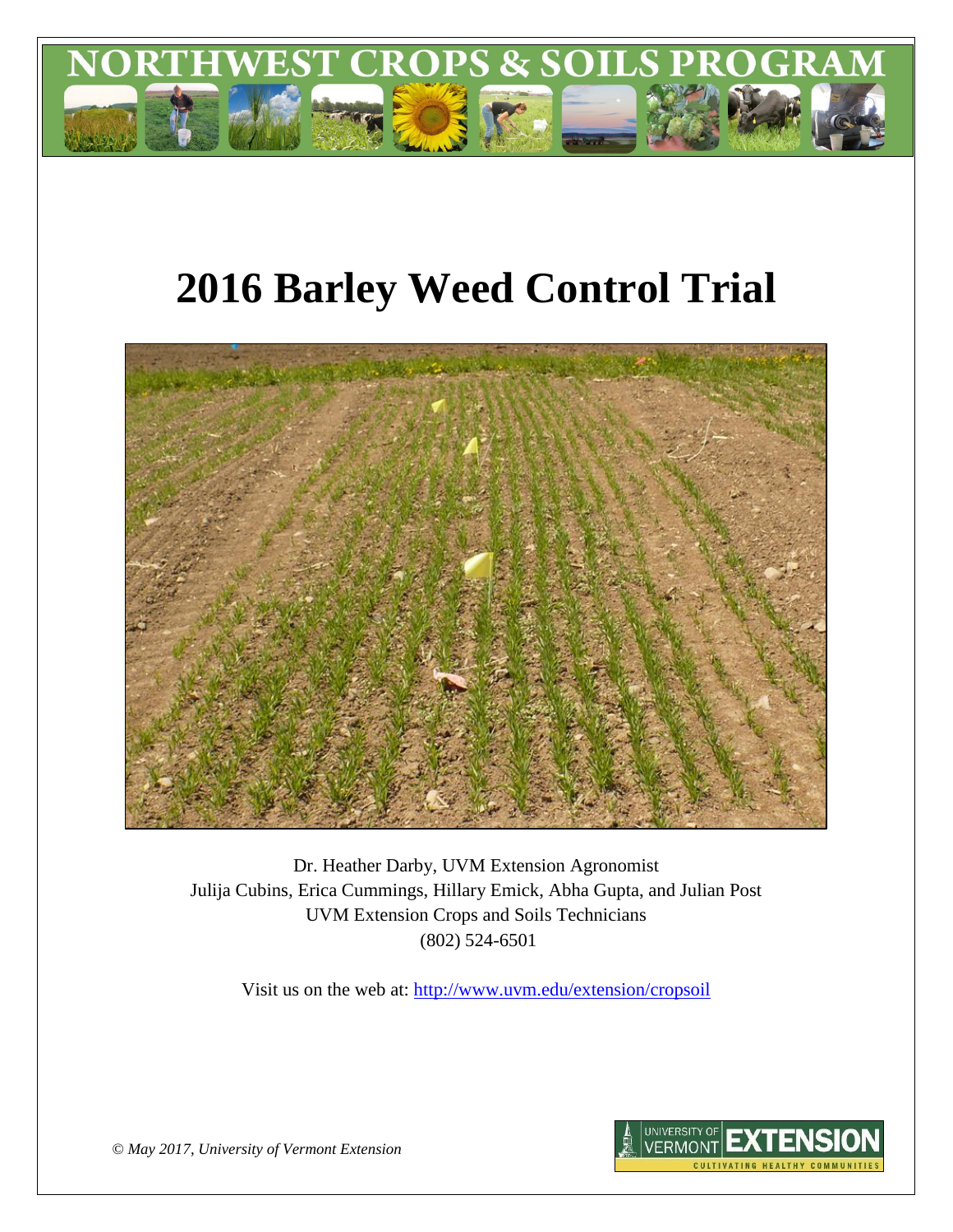# **2016 BARLEY WEED CONTROL TRIAL Dr. Heather Darby, University of Vermont Extension [heather.darby\[at\]uvm.edu](mailto:heather.darby@uvm.edu?subject=2012%20Short%20Season%20Corn%20Report)**

Demand for local, organic grains has been increasing in recent years as businesses such as flour mills, malt houses, and bakeries have grown and developed business models to include a higher proportion of local ingredients in their products. While acreage has increased in recent years, the organic grains industry requires the use of innovative strategies to control weeds and address disease issues to grow grains in the most efficient manner. In 2016, the University of Vermont Extension Northwest Crops and Soils Program evaluated barley grown in with different row spacing combined with cultivation to assess the weed control potential of these new seeding strategies.

# **MATERIALS AND METHODS**

The soil type at the Alburgh location was a Covington silty clay loam (Table 1). The plots were 10' x 40' with variable row spacing and cultivation (Table 2). Barley was seeded on 28-Apr at a rate of 158 lbs ac<sup>-1</sup>. Surrogate mustard was hand broadcasted on 28-Apr at a rate of 3.75 lbs ac<sup>-1</sup> to ensure weed presence in the trial. Barley was harvested on 3-Aug. The previous crops were a corn and cover cropping trial.

|                                             | <b>Borderview Research Farm</b>           |
|---------------------------------------------|-------------------------------------------|
|                                             | Alburgh, VT                               |
| Soil type                                   | Covington silty clay loam, 0-3% slope     |
| Previous crops                              | Corn and fall seeded cover crops          |
| Plot size (feet)                            | $10 \times 40$                            |
| Tillage type                                | Spring plow, disk, and spike tooth harrow |
| Barley planting date                        | $28-Apr$                                  |
| Barley seeding rate (lbs ac <sup>-1</sup> ) | 158                                       |
| Mustard planting date                       | $28-Apr$                                  |
| Mustard seeding rate (lbs $ac^{-1}$ )       | 3.75                                      |
| Barley harvest date                         | $3-Aug$                                   |

## **Table 1. Barley weed control trial specifications, Alburgh, VT, 2016.**

Four planting strategies were used in this experiment: band sowing, band sowing with cultivation, narrow rows, standard width rows, and wide rows with cultivation. The band seeding treatment had a five-inchwide seeded area with 6-inch row spacing. The band sowing treatment was planted with a custom made air seeder, mounted with precision Dutch openers, (Gandy Company, Owatonna, MN). The narrow, standard, and wide had a one-inch-wide seeded area with 4.5-inch, 6.5-inch, and 9.1-inch row spacing, respectively. The narrow and wide seeded treatments were seeded with a Kverneland grain drill (Kverneland Group, Klepp stasjon, Norway), and the standard seeded treatments were seeded with a Sunflower 9412 grain drill (Sunflower Manufacturing, Beloit, KS).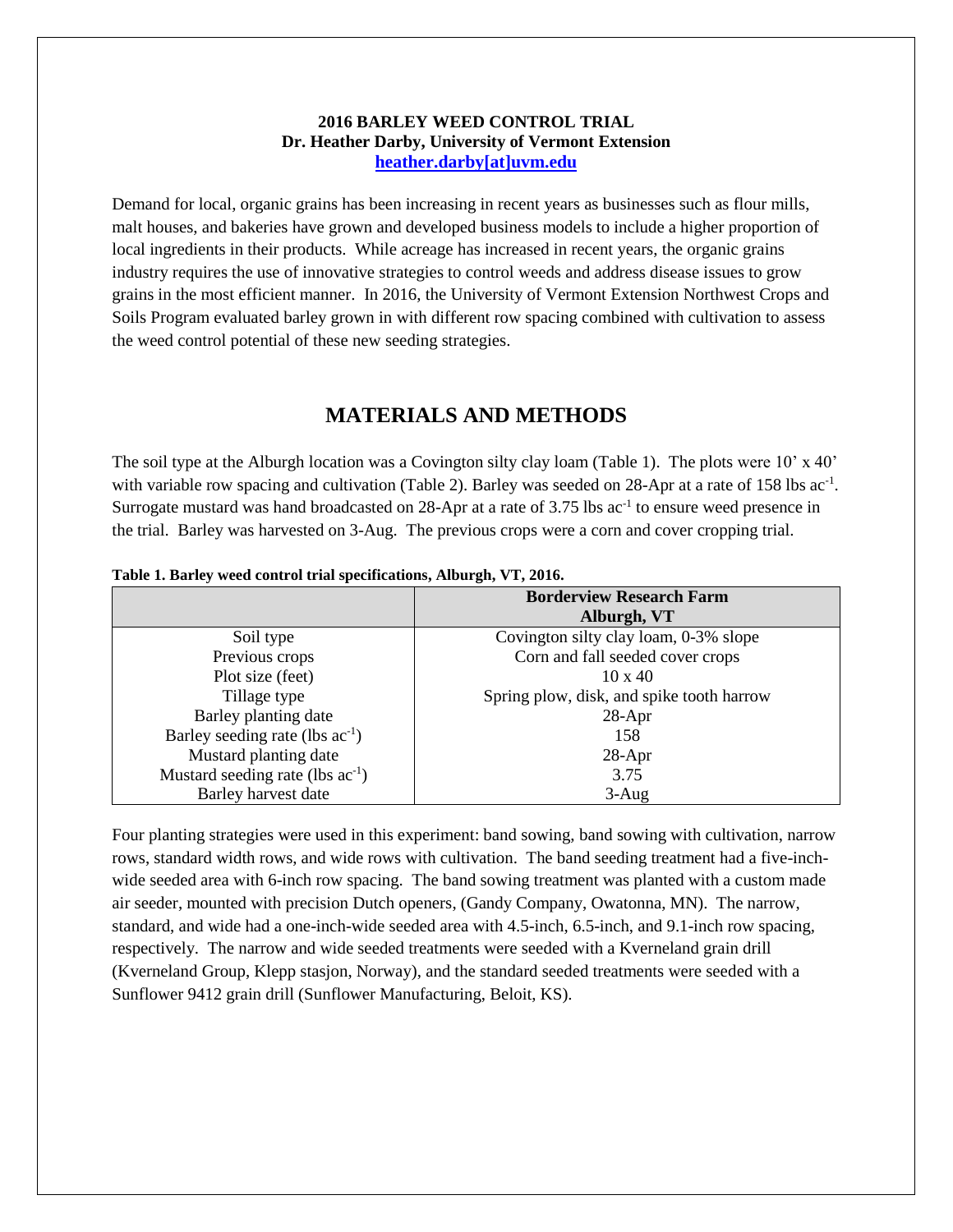| <b>Treatment</b>      | <b>Row Spacing</b> | <b>Planter</b>         |
|-----------------------|--------------------|------------------------|
| <b>Band</b>           | 6"                 | Gandy air seeder       |
| Band with cultivation | 6"                 | Gandy air seeder       |
| <b>Narrow</b>         | 4.5"               | Kverneland grain drill |
| <b>Standard</b>       | 6.5"               | Sunflower grain drill  |
| Wide with cultivation | 9.1"               | Kverneland grain drill |

## **Table 2. Barley seeding methods, Alburgh, VT, 2016.**

Three metal pigtails were placed in the ground in each plot to ensure measurements were taken from the same locations through the season. On 27-Jul, biomass was sampled from three locations in each plot using a 2.69 ft<sup>2</sup> quadrat. The biomass was sorted into three categories: barley, mustard, and other weeds. Biomass is presented on a per-acre-dry-matter basis. Heights were taken on 27-Jul in each of the plots; ten measurements were taken for each barley and mustard.

On 3-Aug, the barley was harvested using an Almaco SPC50 small plot combine. Seed was cleaned with a small Clipper M2B cleaner (A.T. Ferrell, Bluffton, IN). They were then weighed for plot yield, tested for harvest moisture using a DICKEY-John M20P moisture meter, and evaluated for test weight using a Berckes Test Weight Scale. Once test weight was determined, the samples were then ground into flour using the Perten LM3100 Laboratory Mill, and were evaluated for crude protein content using the Perten Inframatic 8600 Flour Analyzer. In addition, falling number for the barley was determined using the AACC Method 56-81B, AACC Intl., 2000, on a Perten FN 1500 Falling Number Machine. The falling number is related to the level of sprout damage that has occurred in the grain. It is measured by the time it takes, in seconds, for a stirrer to fall through a slurry of flour and water to the bottom of the tube. Falling numbers greater than 350 indicate low enzymatic activity and sound quality sample. A falling number lower than 200 indicated high enzymatic activity and poor quality. Deoxynivalenol (DON) analysis was analyzed using Veratox DON 5/5 Quantitative test from the NEOGEN Corp. This test has a detection range of 0.5 to 5 ppm. Samples with DON values greater than 1 ppm are considered unsuitable for human consumption. Percent germination was determined by incubating 100 seeds in 4.0 mL of water for 72 hours and counting the number of seeds that did not germinate. Each plot was done in duplicate. Grain assortment, or plumpness was determined using the Pfeuffer Sortimat using 100g of clean seed, and was determined by combining the amount of seed remaining on the 2.78 mm and 2.38 mm sieves (Kitzingen, Germany). Barley yields are presented at 13.5% moisture on a per acre basis. Yields were analyzed using the GLM procedure in SAS and brew values were analyzed using the PROC MIXED procedure in SAS with the Tukey-Kramer adjustment, which means that each cultivar was analyzed with a pairwise comparison. Relationships between variables were analyzed using the GLM procedure.

Variations in yield and quality can occur because of variations in genetics, soil, weather, and other growing conditions. Statistical analysis makes it possible to determine whether a difference among hybrids is real or whether it might have occurred due to other variations in the field. At the bottom of each table a LSD value is presented for each variable (i.e. yield). Least Significant Differences

| Yield  |
|--------|
| 6.0    |
| $7.5*$ |
| $9.0*$ |
| 2.0    |
|        |

(LSDs) at the 0.10 level of significance are shown. Where the difference between two hybrids within a column is equal to or greater than the LSD value at the bottom of the column, you can be sure that for 9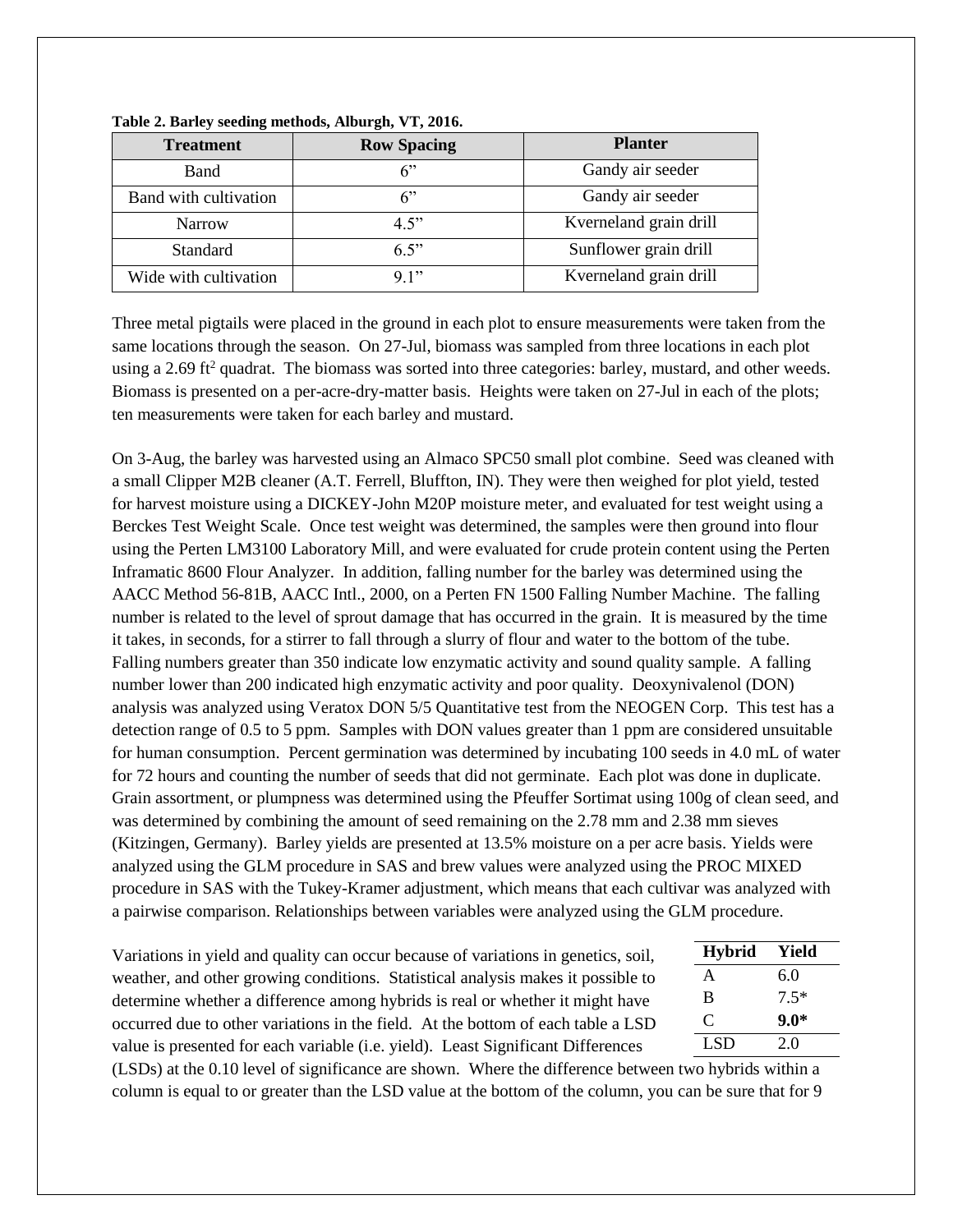out of 10 times, there is a real difference between the two hybrids. In this example, hybrid C is significantly different from hybrid A but not from hybrid B. The difference between C and B is equal to 1.5, which is less than the LSD value of 2.0. This means that these hybrids did not differ in yield. The difference between C and A is equal to 3.0, which is greater than the LSD value of 2.0. This means that the yields of these hybrids were significantly different from one another.

# **RESULTS**

Weather data was recorded with a Davis Instrument Vantage Pro2 weather station, equipped with a WeatherLink data logger at Borderview Research Farm in Alburgh, VT. April through August experienced 6.36 fewer inches of precipitation than the average. Despite the lack of rain, June and July were close to the average temperatures. Temperatures in April were almost 5 degrees lower than the 30 year average, while May and August were above the 30-year average. Overall, there were an accumulated 4536 Growing Degree Days (GDDs) this season, approximately 43 more than the historical 30-year average.

| Alburgh, VT                         | April   | May     | June    | July    | August  |
|-------------------------------------|---------|---------|---------|---------|---------|
| Average temperature $({}^{\circ}F)$ | 39.8    | 58.1    | 65.8    | 70.7    | 71.6    |
| Departure from normal               | $-4.90$ | 1.80    | 0.00    | 0.10    | 2.90    |
|                                     |         |         |         |         |         |
| Precipitation (inches)              | 0.00    | 1.50    | 2.80    | 1.80    | 3.00    |
| Departure from normal               | $-0.26$ | $-1.92$ | $-0.88$ | $-2.37$ | $-0.93$ |
|                                     |         |         |         |         |         |
| Growing Degree Days (32°F-95°F)     | 291     | 803     | 1017    | 1201    | 1224    |
| Departure from normal               | -98     | 50      | 3       | 4       | 84      |

**Table 3. 2016 weather data for Alburgh, VT.**

Based on weather data from a Davis Instruments Vantage Pro2 with WeatherLink data logger. Historical averages are for 30 years of NOAA data (1981-2010) from Burlington, VT.

Prior to harvest, the barley and surrogate mustard was measured for heights (Table 4). The average barley height was 48.7 cm and the average mustard height was 48.2 cm. The band seeded treatment that was not cultivated had the tallest barley, but was not statistically significant from the cultivated band treatment or the wide seeded treatment. The narrow seeded barley had the shortest mustard at 44.7 cm tall, but was not significantly significant from three other treatments.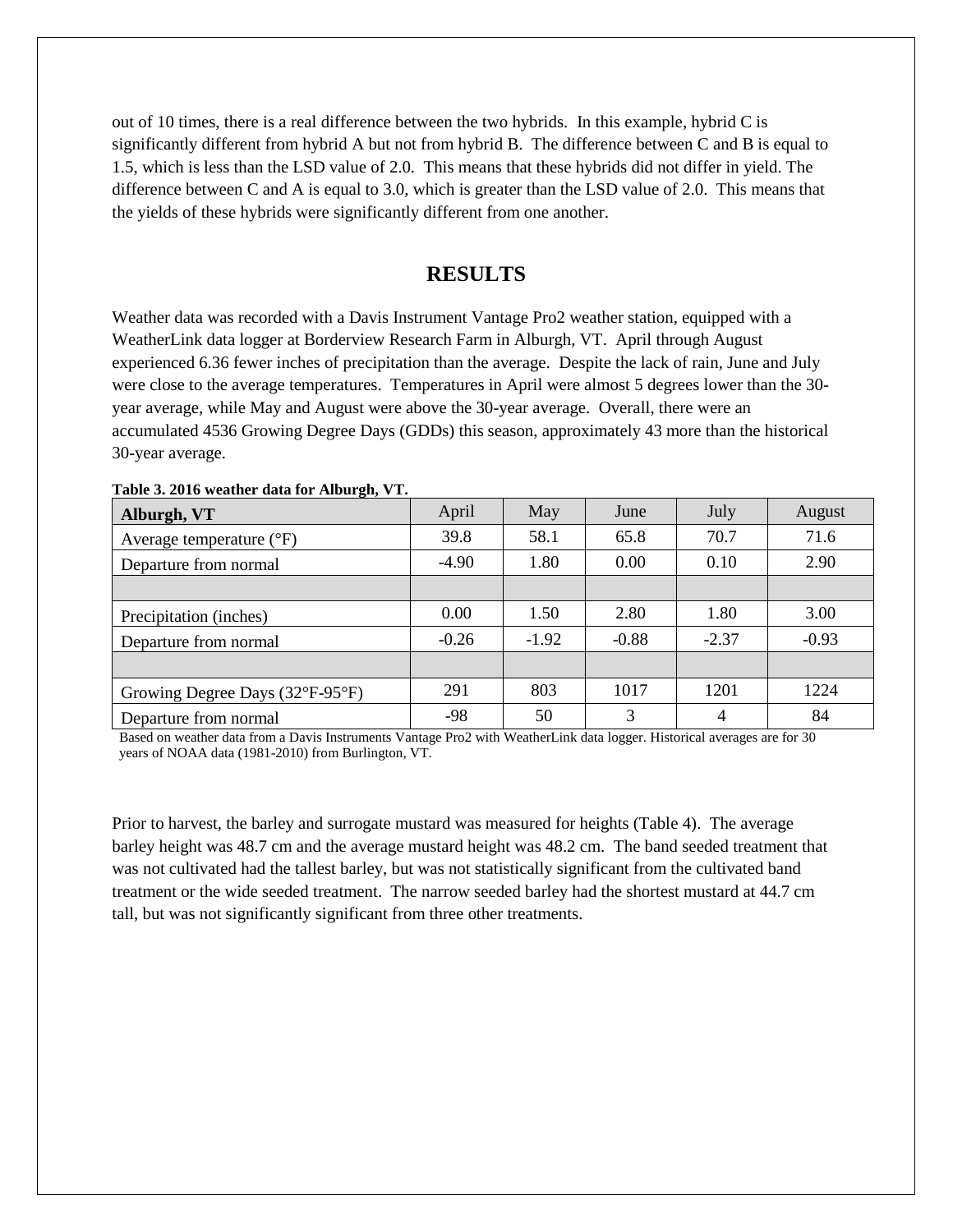| Treatment                    | Barley height | Mustard height |
|------------------------------|---------------|----------------|
|                              | cm            | cm             |
| Band                         | $53.0*$       | 54.6           |
| <b>Band with Cultivation</b> | $48.7*$       | 48.3*          |
| Narrow                       | 46.1          | 44.7*          |
| Standard                     | 46.3          | 44.8*          |
| Wide                         | 49.7*         | $48.7*$        |
| Trial mean                   | 48.7          | 48.2           |
| LSD(0.10)                    | 6.40          | 9.47           |

## **Table 4: Barley and mustard heights pre-harvest, Alburgh, VT, 2016.**

\*Treatments with an asterisk are not significantly different than the top performer in **bold**.

LSD – Least significant difference.

Biomass was sampled and separated between barley, mustard, and other weeds within each treatment (Table 5). The average barley biomass was 18,188 lbs ac<sup>-1</sup>; the wide seeded treatment provided the most biomass with 20,349 lbs ac<sup>-1</sup>. The cultivated band, narrow, and standard width treatments were not statistically significant from the wide seeded treatment. There were no significant differences in mustard biomass between treatments; the trial average was 3328 lbs  $ac^{-1}$ . Weed biomass was lowest in the narrow treatment but not significantly different from the wide and standard treatments.

| Treatment                    | <b>Mustard biomass</b><br><b>Barley biomass</b> |                        | Other weed biomass     |  |
|------------------------------|-------------------------------------------------|------------------------|------------------------|--|
|                              | $lbs$ $ac^{-1}$                                 | $lbs$ ac <sup>-1</sup> | $lbs$ ac <sup>-1</sup> |  |
| <b>Band</b>                  | 16339                                           | 3724                   | 1538                   |  |
| <b>Band with Cultivation</b> | 18786*                                          | 3360                   | 1417                   |  |
| <b>Narrow</b>                | 17778*                                          | 2631                   | $567*$                 |  |
| Standard                     | 17687*                                          | 3846                   | 1012*                  |  |
| Wide                         | 20349*                                          | 3077                   | $972*$                 |  |
| Trial mean                   | 18188                                           | 3328                   | 1101                   |  |
| LSD(0.10)                    | 3700                                            | <b>NS</b>              | 453                    |  |

## **Table 5: Biomass of barley, mustard, and other weeds, Alburgh, VT, 2016.**

\*Treatments with an asterisk are not significantly different than the top performer in **bold**.

LSD – Least significant difference.

NS – No significant difference between treatments.

After harvest, barley was assessed for harvest moisture, test weight, and yield (Table 6). The average harvest moisture was 12.3%. Three treatments were not statistically significant from the band sown barley without cultivation. None of the treatments reached the ideal test weight of 48 lbs per bushel; there were no significant differences between treatments. The average trial yield was 1492 lbs ac<sup>-1</sup>; there were no significant differences between treatments.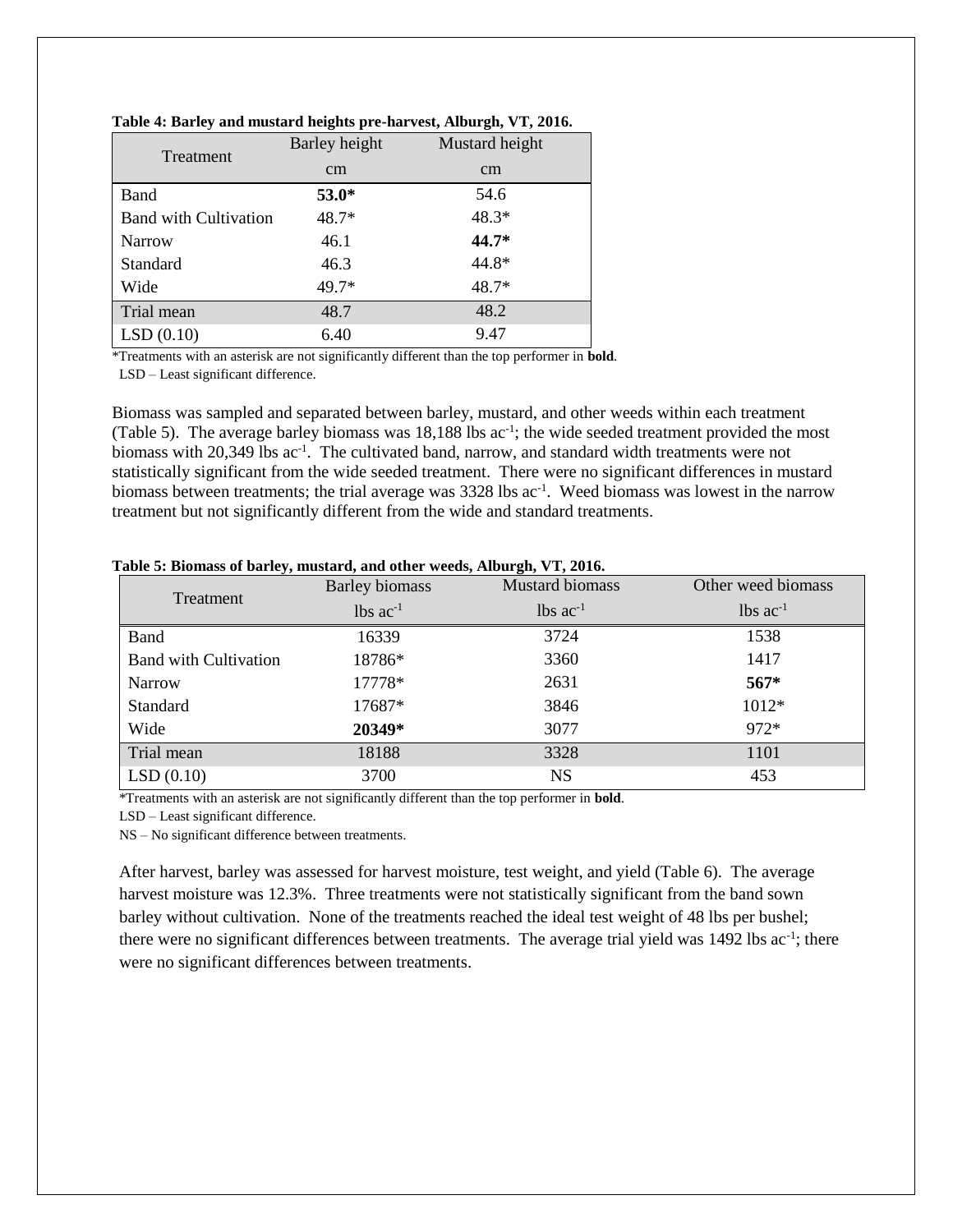| Treatment                   | Test weight<br>Harvest moisture |                        | Yield                  |  |
|-----------------------------|---------------------------------|------------------------|------------------------|--|
|                             | $\%$                            | $lbs$ bu <sup>-1</sup> | $lbs$ ac <sup>-1</sup> |  |
| <b>Band</b>                 | $13.9*$                         | 40.4                   | 1512                   |  |
| <b>Band with Cultivated</b> | $12.2*$                         | 41.5                   | 1469                   |  |
| Narrow                      | 10.9                            | 39.9                   | 1557                   |  |
| Standard                    | $11.7*$                         | 42.1                   | 1433                   |  |
| Wide                        | $12.6*$                         | 38.9                   | 1491                   |  |
| Trial mean                  | 12.3                            | 40.6                   | 1492                   |  |
| LSD(0.10)                   | 2.66                            | <b>NS</b>              | <b>NS</b>              |  |

## **Table 6: Harvest measures of barley seeding treatments, Alburgh, VT, 2016.**

\*Treatments with an asterisk are not significantly different than the top performer in **bold**.

LSD – Least significant difference.

NS – No significant difference between treatments.

Barley from the five different treatments was tested for quality (Table 7). There were no significant differences between treatments regarding germination, protein, or DON. The trial averaged 94.6% germination, 10.4% crude protein, and 0.515 ppm of DON. The band sowing treatment with cultivation had the highest thousand kernel weight, but was not statistically different from the band sowing treatment that was not cultivated. The band sowing treatment that was not cultivated had the plumpest kernels, but was not statistically significant from the cultivated band sowing treatment or the standard seeded treatment.

| Treatment                    | Germination | Crude protein<br>@ 12%<br>moisture | <b>DON</b> | Thousand<br>kernel weight | Plumpness<br>$(>2.38$ mm) |
|------------------------------|-------------|------------------------------------|------------|---------------------------|---------------------------|
|                              | $\%$        | $\%$                               | ppm        | g                         | $\%$                      |
| Band                         | 96.8        | 10.4                               | 0.575      | $48.1*$                   | $95.2*$                   |
| <b>Band with Cultivation</b> | 90.0        | 10.7                               | 0.375      | 48.5*                     | $94.2*$                   |
| Narrow                       | 96.5        | 10.1                               | 0.525      | 43.4                      | 91.2                      |
| Standard                     | 96.3        | 10.5                               | 0.625      | 45.3                      | 94.1*                     |
| Wide                         | 93.5        | 10.5                               | 0.475      | 46.3                      | 92.8                      |
| Trial mean                   | 94.6        | 10.4                               | 0.515      | 46.3                      | 93.5                      |
| LSD(0.10)                    | <b>NS</b>   | <b>NS</b>                          | <b>NS</b>  | 1.91                      | 2.28                      |

## **Table 7: Barley quality assessments, Alburgh, VT, 2016.**

\*Treatments with an asterisk are not significantly different than the top performer in **bold**.

LSD – Least significant difference.

NS – No significant difference between treatments.

# **DISCUSSION**

It is important to remember that the results only represent one year of data. Overall, it appeared that the band and wide sown treatments were successful in decreasing weed presence without sacrificing barley quality. Although the reduced weed pressure from cultivated treatments did not provide a yield or quality advantage in this dry year. Further research on barley sowing methods will be required to determine the most effective method. This trial will be evaluated again 2017.